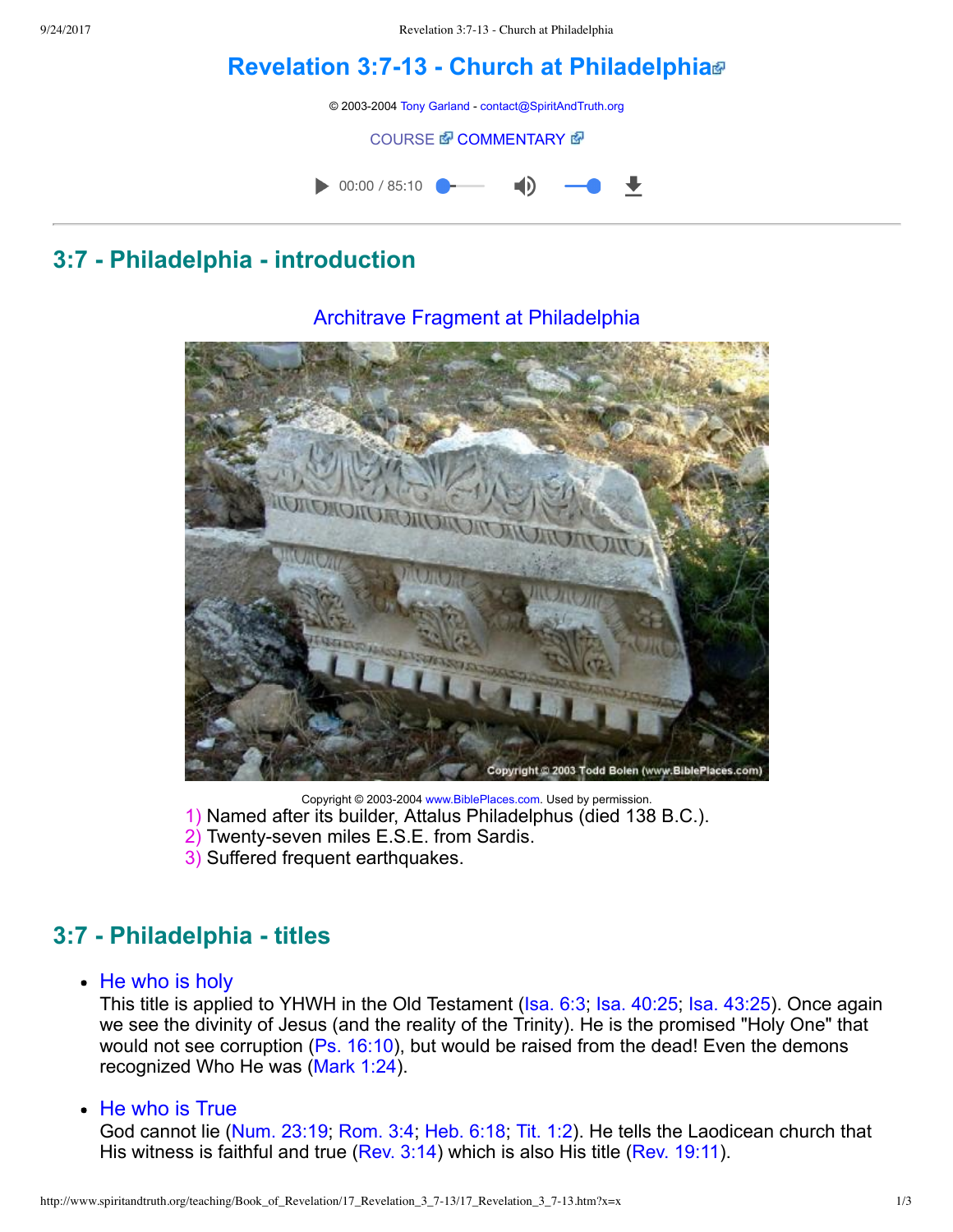• key of David, opens, shuts

The *key* represents governmental authority (Isa. 9:6-7; [Luke 1:32](http://www.spiritandtruth.org/bibles/nasb/b42c001.htm#Luke_C1V32)). Eliakim had the key of David on his shoulder (Isa. 22:20-23). After the door to the kingdom is shut, no one will be able to open it ([Mat. 25:10](http://www.spiritandtruth.org/bibles/nasb/b40c025.htm#Mat._C25V10); [Luke 13:25](http://www.spiritandtruth.org/bibles/nasb/b42c013.htm#Luke_C13V25)).

### **3:8 Philadelphia commendation**

#### an open door

"an open door" is a door having been opened (perfect tense) -- the door has already been opened.

1) May be a door for evangelization ([Luke 24:45](http://www.spiritandtruth.org/bibles/nasb/b42c024.htm#Luke_C24V45); [Acts 14:27](http://www.spiritandtruth.org/bibles/nasb/b44c014.htm#Acts_C14V27); [Acts 16:14;](http://www.spiritandtruth.org/bibles/nasb/b44c016.htm#Acts_C16V14) [1Cor. 16:9](http://www.spiritandtruth.org/bibles/nasb/b46c016.htm#1Cor._C16V9); [2Cor. 2:12](http://www.spiritandtruth.org/bibles/nasb/b47c002.htm#2Cor._C2V12); [Col. 4:3](http://www.spiritandtruth.org/bibles/nasb/b51c004.htm#Col._C4V3)).

2) Context--key of David, synagogue of Satan--suggests it provides entrance to the messianic kingdom ([Mat. 25:10;](http://www.spiritandtruth.org/bibles/nasb/b40c025.htm#Mat._C25V10) [Luke 13:25\)](http://www.spiritandtruth.org/bibles/nasb/b42c013.htm#Luke_C13V25).

3) Typological hint of "open door" involved with the Rapture [\(Rev. 4:1\)](http://www.spiritandtruth.org/bibles/nasb/b66c004.htm#Rev._C4V1).

• a little strength

Given the commendation given to this church, and no criticism, this probably refers to their small *numerical* strength. Even if not, Jesus was holding the door open so their ministry would be effective.

• kept My word and have not denied My name

They had preserved its meaning and applied it to their lives. They had not denied His name by the words or deeds. In the Tribulation, many will deny His name and take the name of another [\(John 5:43;](http://www.spiritandtruth.org/bibles/nasb/b43c005.htm#John_C5V43) Rev. 13:17, [14:11](http://www.spiritandtruth.org/bibles/nasb/b66c014.htm#Rev._C14V11)).

### **3:9 Philadelphia promises**

- synagogue of Satan, who say they are Jews and are not See lesson discussing [Revelation 2:9.](http://www.spiritandtruth.org/teaching/Book_of_Revelation/14_Revelation_2_1-11/index.htm)
- worship before your feet

In the local context, perhaps some from this synagogue would become converts of the Philadelphian church. An intentional allusion and reversal from the messianic age [\(Isa. 45:15](http://www.spiritandtruth.org/bibles/nasb/b23c045.htm#Isa._C45V15); [Isa. 49:2223](http://www.spiritandtruth.org/bibles/nasb/b23c049.htm#Isa._C49V22); [Isa. Isa. 60:1416\)](http://www.spiritandtruth.org/bibles/nasb/b23c060.htm#Isa._C60V14). In our age, it is the church which is to make the Jews jealous (Rom. 10:19-21). This verse is not about Jews vs. Gentiles . It is contrasting unbelieving national Israel with faithful Jews and Gentiles (the church).

• keep you from

Does *keep you from* denote "kept through" or "kept out of"? Noah's family was kept *through* the flood [\(Gen. 7:13](http://www.spiritandtruth.org/bibles/nasb/b01c007.htm#Gen._C7V13)). Enoch was *kept out of* the flood ([Gen. 5:24](http://www.spiritandtruth.org/bibles/nasb/b01c005.htm#Gen._C5V24)).

 $\bullet$  the hour of trial

The promise is not to be kept from the trial but from the hour. Multitudes of the faithful who are on earth during that period suffer *violent death* and are not kept safe [\(Dan. 7:21](http://www.spiritandtruth.org/bibles/nasb/b27c007.htm#Dan._C7V21), [25](http://www.spiritandtruth.org/bibles/nasb/b27c007.htm#Dan._C7V25); [Rev. 7:916](http://www.spiritandtruth.org/bibles/nasb/b66c007.htm#Rev._C7V9); [12:11](http://www.spiritandtruth.org/bibles/nasb/b66c012.htm#Rev._C12V11); [13:7](http://www.spiritandtruth.org/bibles/nasb/b66c013.htm#Rev._C13V7); [20:4](http://www.spiritandtruth.org/bibles/nasb/b66c020.htm#Rev._C20V4)).

• the whole world

 "World" is *oikoume'nes* which can mean the "known world" [\(Luke 2:1;](http://www.spiritandtruth.org/bibles/nasb/b42c002.htm#Luke_C2V1) [Acts 11:28](http://www.spiritandtruth.org/bibles/nasb/b44c011.htm#Acts_C11V28); etc.). But it can also mean the entire globe ([Mat. 14:14](http://www.spiritandtruth.org/bibles/nasb/b40c024.htm#Mat._C24V14); [Luke 4:5](http://www.spiritandtruth.org/bibles/nasb/b42c004.htm#Luke_C4V5); [Acts 17:31;](http://www.spiritandtruth.org/bibles/nasb/b44c017.htm#Acts_C17V31) etc.). Therefore, it is not a *techical term* and its meaning is determined by the context.